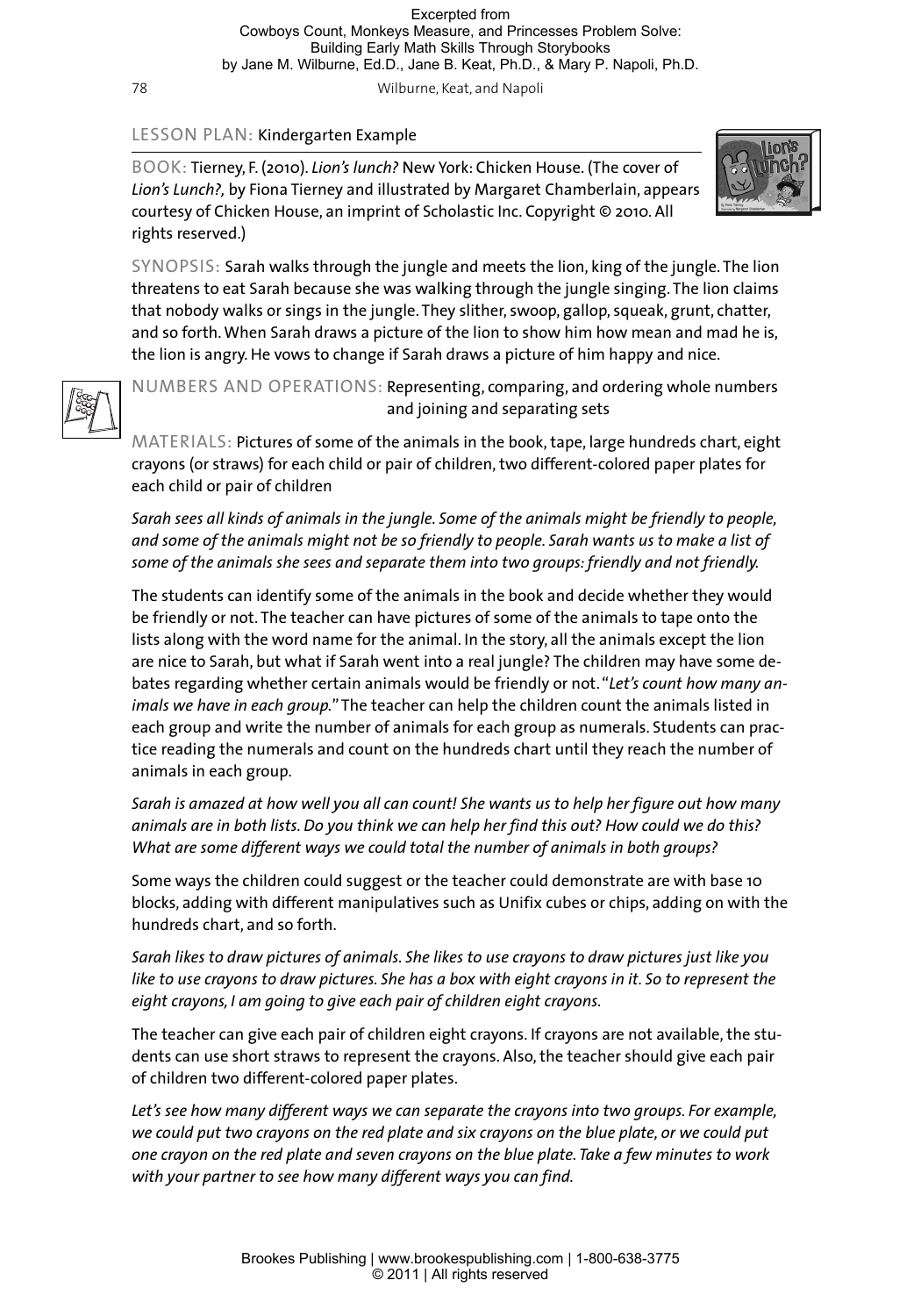## Kindergarten 79

Encourage the children to talk about the number of different ways they can divide up eight crayons into two groups.

*Very good! I think Sarah will really be pleased to see how many different ways you separated your crayons. Suppose Sarah lost three crayons. Can you talk to your partner and see if you can tell Sarah how many crayons she now has?*

Have students explore ways to solve  $8 - 3 = 5$ .

"*Now, let's see how many ways we can separate five crayons into two groups. Use your red and blue plate to find out how many ways there are to separate the five crayons. Be sure to talk to your partners.*" Teachers can continue with different number of crayons.



GEOMETRY: Describing shapes and space

MATERIALS: Paper and crayons, plastic bags with different shapes (e.g., large and small triangles, some scalene, right, or obtuse; large and small squares, large and small rectangles) in each for groups of students

"*When Sarah draws a picture of the lion being happy, she holds it up so all the animals can see it. What shapes do you see in her drawing?*" Children might be able to identify circles and triangles*.* "*How many circles do you see in her drawing?*" You can have children count the face as one large circle, the two ears, and two eyes. (Some children might want to count the eyeballs as circles). "*How many triangles do you see?*" This may be a little harder to count. Show children how to mark where to start counting, and count the triangles.

*So we see Sarah's drawing of a lion that is made of only circles and triangles. I am going to have each of you take a piece of drawing paper and some crayons. I would like you to draw a picture of anything you would like. But your picture should only have circles and triangles in it. Be as creative as you can be, and think about a picture you would like to draw.*

After the children draw their pictures, encourage them to talk about their pictures and how many circles and triangles they have drawn in their pictures.

*Now the lion wants us to help him. The lion wants Sarah to draw different shapes and tell him stories about the shapes. He wants to learn about the different shapes so he can build some huts in the jungle. The lion wants us to help Sarah draw different shapes and describe the shapes. Sarah made a list of different shapes, and I put the list on the board: circle, square, rectangle, triangle, and semicircle. How could Sarah describe these shapes to the lion? Let's take a few minutes to talk about these shapes.*

The teacher can lead the discussion to focus on how many sides, the angles, the characteristics of the shapes, and so forth. "*Now, each group has a plastic bag with different shapes inside. Let's work with our partners to separate the shapes into groups. Decide what your groups will be and be sure each shape is in a group.*" As the teacher walks around the groups, pose questions to ask students why they put certain shapes in groups or how they are defining their groups. As a summary, the children can tell Sarah what group they put the different shapes into.



MEASUREMENT: Ordering objects by measurable attributes

MATERIALS: Cutouts of various animals in the book

*Sarah meets all kinds of animals in the jungle. Let's look at a few of the animals. We can see a crocodile, a leopard, and a friendly squirrel on this page on which Sarah is drawing. I have made some cutouts of these animals, and I would like you to think about the size of the ani-*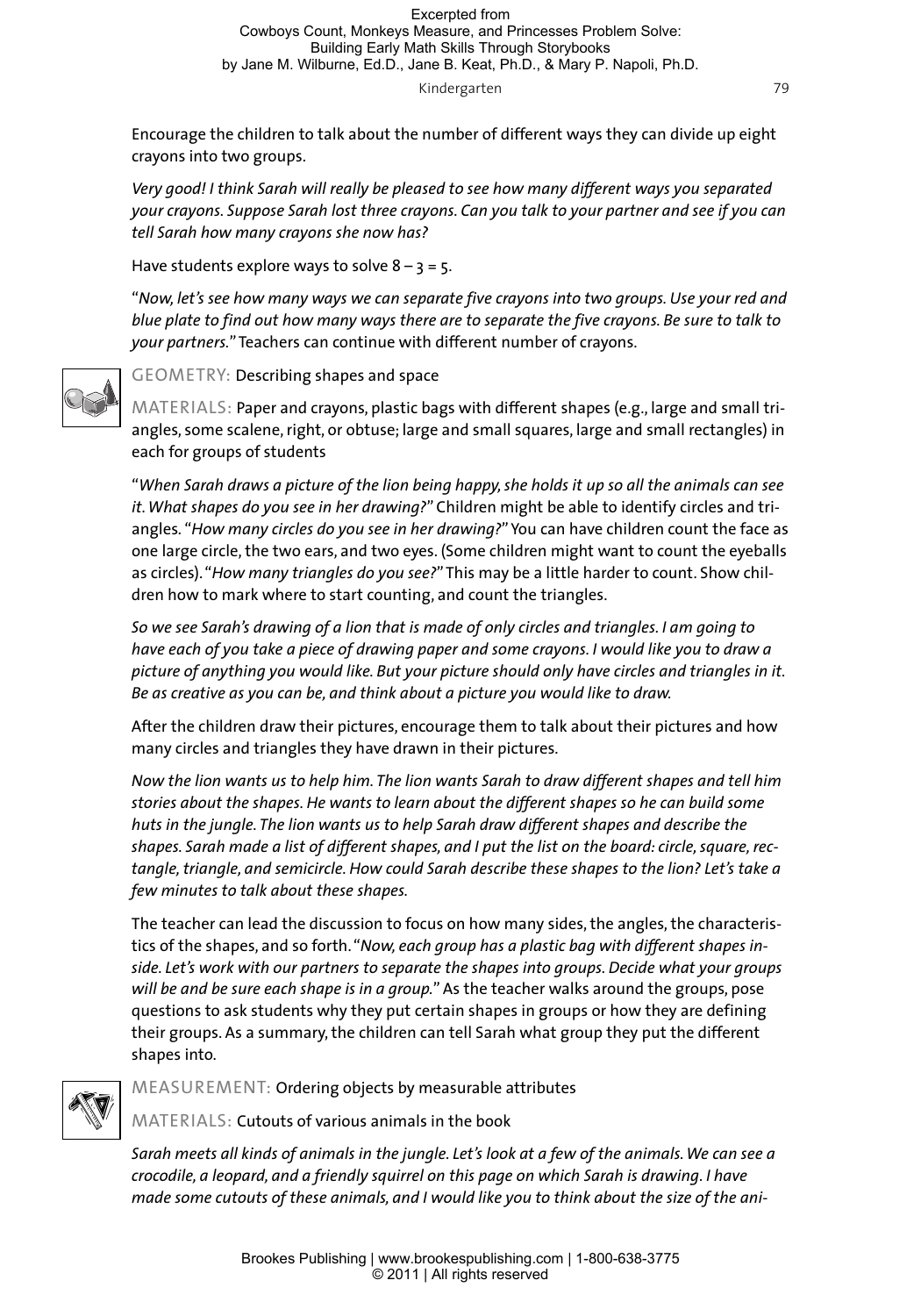80 Wilburne, Keat, and Napoli

*mals. Which animal would you say is the shortest of these three? How do you know this animal is shorter than the other two?*

Listen to the description of the measurement terms the child is using. "*Which animal is the tallest of the three? How do you know this animal is taller than the other two? Which animal has the longest tail? How do you know this animal's tail is longer than the other two?*" The dialog can continue with students comparing other animals or other attributes of the animals. It would be helpful to select animals with obvious difference in their measurements. The discussion can focus on the heights or lengths of the animals or their tails.

*Suppose the lion asked Sarah to help him draw a fence. He wanted the fence to be tall enough to be sure the animals would not be able to jump over it. Sarah wants us to find out how tall she should draw the fence. Let's think about how tall this fence would need to be. What ideas do you have for Sarah?*

The discussion can revolve around the heights of the animals, the ratio of their legs to their body (e.g., the ostrich), how high the animals can jump, or how fast the animals could run to leap over the fence.